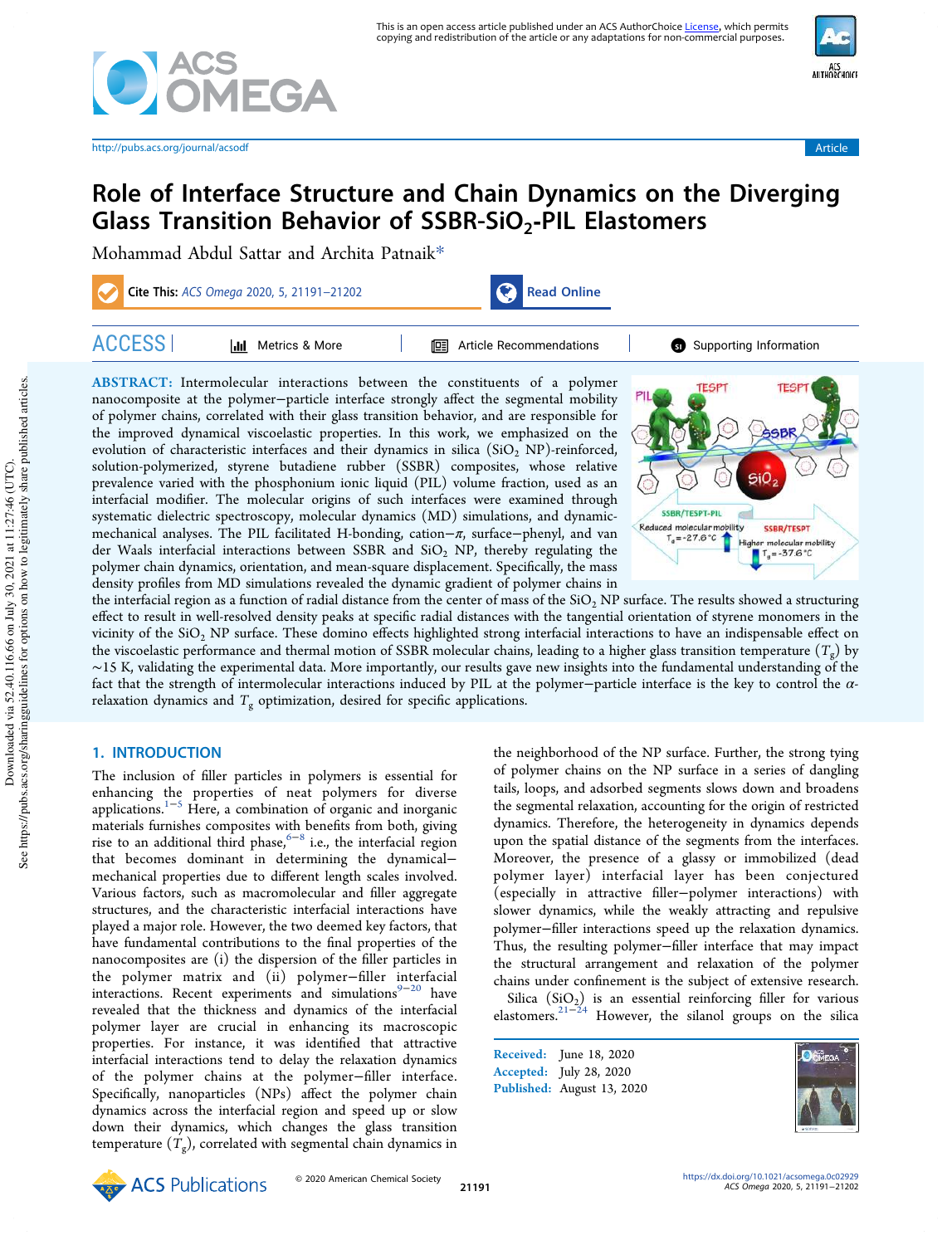Scheme 1. Probable Pathways for the Composite Formation in Absence (a) and Presence (b) of the Phosphonium Ionic Liquid (PIL), Depicting Bonding and Nonbonding Interactions in the Composites



surface induce particle aggregation due to their high surface energy, van der Waals (vdW) forces, and electrostatic interactions. Accordingly, the surface modification of  $SiO<sub>2</sub>$ using organic moieties has been employed to improve the material compatibility, interfacial interaction, and dispersion of the filler in a polymer matrix<sup>25–32</sup> through electrostatic, Hbonding, and covalent bonding interactions. For instance, bis[3-(triethoxysilyl) propyl] tetrasulfide (TESPT) has been commonly used in the tire industry to establish a molecular bridge between  $SiO<sub>2</sub>$  and SSBR and to cross-link polymer chains during vulcanization. However, the key bottleneck for the implementation of TESPT has been the low reactivity between them, and in this regard, excessive dosage of TESPT has been used to improve the interfacial bonding. To circumvent this, ionic liquids (ILs) as versatile molten salts have been explored with a broad application prospect in the field of green catalysis due to their unique properties such as low melting temperature, high thermal stability, near-zero vapor pressure, and a highly flexible solvating capacity for both polar and nonpolar compounds.33−<sup>35</sup> They have emerged as novel interface modifiers for the surface functionalization of silica with silane coupling agents. $34$  Donato et al. introduced alkyl-imidazolium ionic-liquid-modified xerogel silica into melted polymers, yielding improvements in the dispersion and a decrease in filler compactness that increased the nanocomposites' thermal resistance.<sup>36</sup> Covalently bonded 1-(3-trimethoxysilyl propyl)-3-methyl imidazolium chloridemodified silica, compounded with the epoxy polymer, affected the glass transition temperature of the cured hybrid.<sup>37</sup> Studies on IL-driven epoxy-silica systems were performed by Perchacz et al.,<sup>38</sup> illustrating the structure of silica-IL precursors to vary from highly condensed three-dimensional (3D) cagelike to branched ladderlike to cyclic ones. Here, the structure evolution proceeded via H-bonding interactions between the

imidazolium ring, the anion, and the growing silicon species, leading to an improvement in thermomechanical properties of the hybrids. In this paper, we propose to use a long aliphatic chain phosphonium-based ionic liquid (trihexyl (tetradecyl) phosphonium decanoate), phosphonium ionic liquid (PIL), as an activator and interface modifier for promoting the interfacial interactions and revealing the molecular origin of the thusresulting interface structure between  $SiO<sub>2</sub>$  NP and solutionpolymerized styrene butadiene rubber (SSBR) in the composite. This approach increased the compatibility between the filler and the polymer matrix by exploiting the characteristic nonbonding interactions that significantly improved the thermal and dynamical−mechanical properties. PIL was added during the in situ compounding process, resulting in the composite formation, with no additional processing step or any ex situ filler modification. We examined and parsed the effects imposed by PIL on the structure, glass transition, and segmental dynamics at a scale close to pertinent molecular processes through systematic dielectric spectroscopy, molecular dynamics simulation, and dynamic mechanical analyses. Scheme 1 depicts the details of the composite formation pathways in the presence and absence of PIL.

## 2. RESULTS AND DISCUSSION

2.1. Segmental Dynamics in SSBR-SiO<sub>2</sub> Composites. We start our discussion with the influence of PIL on the polymer segmental dynamics of the composites in the vicinity of the filler surface. Figure 1 shows the dielectric response of the composites with different PIL loadings over a broad frequency range using broadband dielectric spectroscopy (BDS). BDS provides intricate data on the polymer chain dynamics and the polymer-filler interface structure<sup>39</sup> along with the reorientation of dipole moments. The reorientation of dipoles occurs through the cooperative motion of the polymer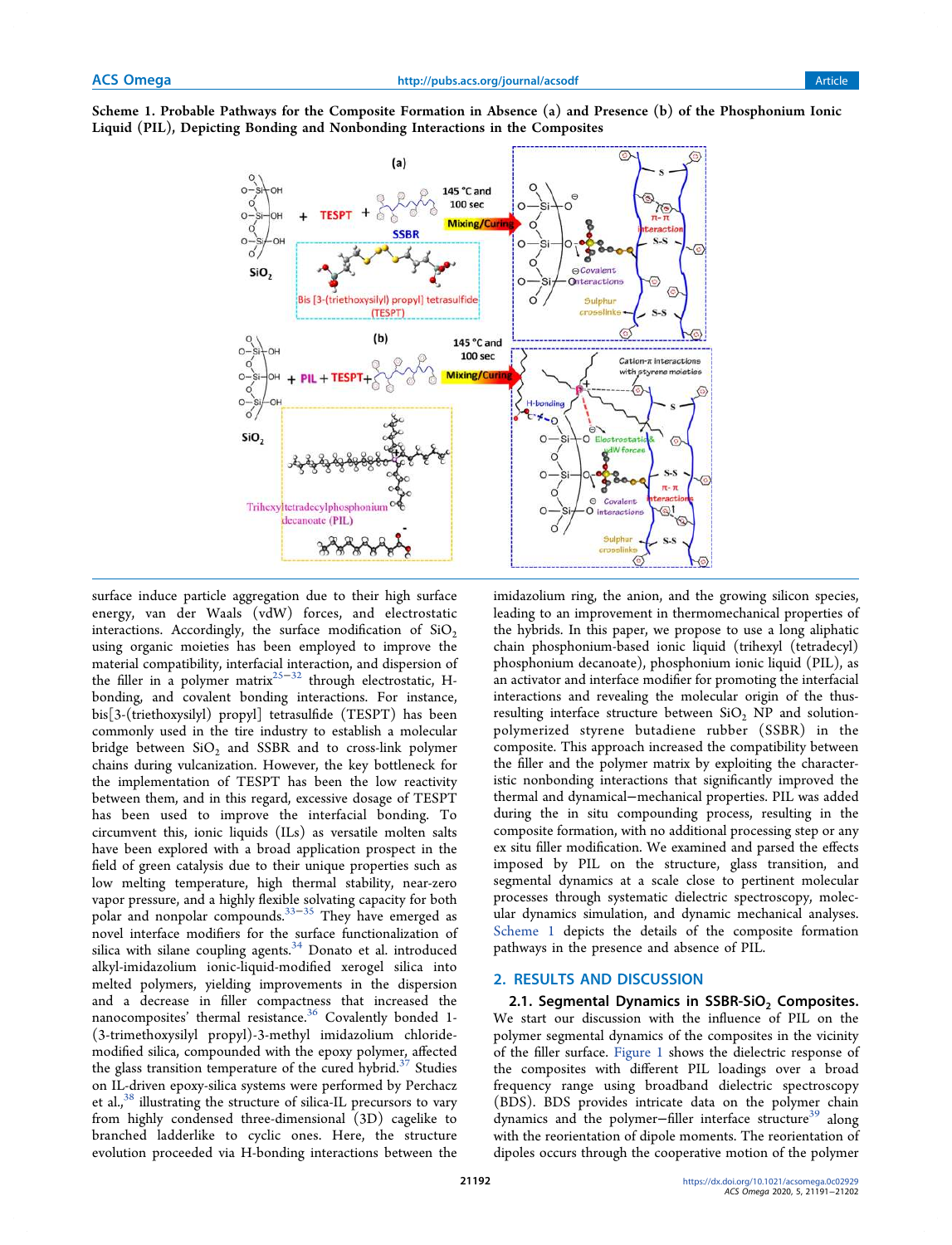

Figure 1. (a) Dielectric loss spectra at a fixed temperature (295 K) for neat SSBR and SSBR-SiO<sub>2</sub> composites with variation in PIL loading. (b, c) Deconvolution of ε″ into varied relaxation processes for (b) SSBR/TESPT and (c) SSBR/TESPT-PIL 1.5 composites. The solid lines are HN fits to the data. The dashed-dotted lines are the contribution of the conductivity and the dotted lines represent the segmental relaxation process ( $\alpha$ relaxation) and interfacial relaxation ( $\alpha'$ - relaxation) process.

chains (α-relaxation) or via secondary relaxations (β-<br>relaxation), associated with local motions.<sup>40–45</sup> Here, the αrelaxation, correlated with the dynamic glass transition, can be observed at 295 K due to the segmental motion of SSBR chains. To remove any geometric effects in the samples, the BDS data were normalized with respect to the secondary relaxation process. The spectra clearly show a decrease in the amplitude of the dielectric loss peak arising from the segmental relaxation process in comparison with the neat SSBR. Further, the  $\alpha$ -relaxation peak in the composites shifts to lower frequencies at the same isothermal test temperature, indicating restricted polymer chain dynamics near the interfacial region. Such a behavior has been observed for polymer nanocomposites and widely accepted as a new relaxation process.<sup>1,5,8–15,46</sup> The results indicate that the addition of TESPT and increased PIL loading lead to a decrease in the  $\varepsilon''$ values due to the replacement of highly polar silanol groups on the silica surface with TESPT and/or PIL molecules. The data in Figure 1a were analyzed to extract quantitative information from the isothermal dielectric measurements using the Havriliak−Negami function (HN function) as

$$
\varepsilon^* = \varepsilon_{\infty} + \frac{\Delta \varepsilon}{\left[1 + \left(i\omega \tau_{\text{HN}}\right)^{\alpha_{\text{HN}}}\right]^{\beta_{\text{HN}}}} - i\frac{\sigma}{\varepsilon_0 \omega^s}
$$
(1)

Here,  $\Delta \varepsilon$  is the dielectric strength,  $\omega$  is the angular frequency  $(\omega = 2\pi f)$ ,  $\tau_{HN}$  is the relaxation time, the exponents  $\alpha_{HN}$  and  $\beta_{\rm HN}$  are shape parameters, and  $\sigma$  is related to the specific dc conductivity. The nonlinear fitting was performed by taking the shape parameters  $\alpha_{HN}$  and  $\beta_{HN}$  for the segmental relaxation process  $(a)$  in the composites to be equal to those of pristine SSBR and were kept constant during the fit procedure, regardless of the PIL loading. The shape parameters for the interfacial relaxation process  $(\alpha')$  were adjusted so as to make it equal to that of the bulklike relaxation and were allowed to

vary with PIL concentration. Note that the fitting parameters are tabulated in Table S1, SI. The analyzed data presented in Figure 1a,b at 295 K reveal a relatively low-frequency  $\alpha'$ relaxation, which is attributed to "interfacial relaxation" of the adsorbed layer in the neighborhood of the  $\rm SiO_2$  surface or trapped inside the filler network with restricted dynamics. Interestingly, compared with the SSBR/TESPT composite, an enhanced and broader  $\alpha'$ -relaxation in the SSBR/TEPT-PIL 1.5 composite indicates a larger fraction of an interfacially bound polymer, resulting from a synergetic effect of PIL and TESPT in promoting the intermolecular bonding and nonbonding interactions, such as H-bonding, cation $-\pi$ , and electrostatic interactions. The fitted data in Table S1, SI reveals an appropriately larger dielectric strength  $\Delta \varepsilon$  for the PILassisted composite along with a lower relaxation time  $\tau_{HN}$ . Further, in Figure 1, at much lower frequencies, an additional dielectric process is attributed to the Maxwell−Wagner−Sillars (MWS) polarization,  $47-49$  arising as a result of blocking of charge carriers at internal surfaces of different phases at the interface, having different values of dielectric permittivity and/ or conductivity.

**2.2. Glass Transition in SSBR-SiO<sub>2</sub> Composites.** The *T*<sub>g</sub> of a composite material is strongly reliant on the segmental dynamics of the polymer, which in turn is dependent on intermolecular interactions at the polymer−particle interface. In view of this, dynamic mechanical analysis for all of the composites was done to have a deeper understanding of the reinforcing efficiency of the PIL-incorporated composites. The  $T_g$  was determined from the peaks of tan  $\delta$  curves, related to the segmental mobility of polymer chains,<sup>50</sup> where the filler network could hardly be destroyed. Therefore, the energy dissipation is predominantly due to the friction losses between the polymer chains. Hence, weaker filler−filler interactions improve the internal friction between the polymer chains,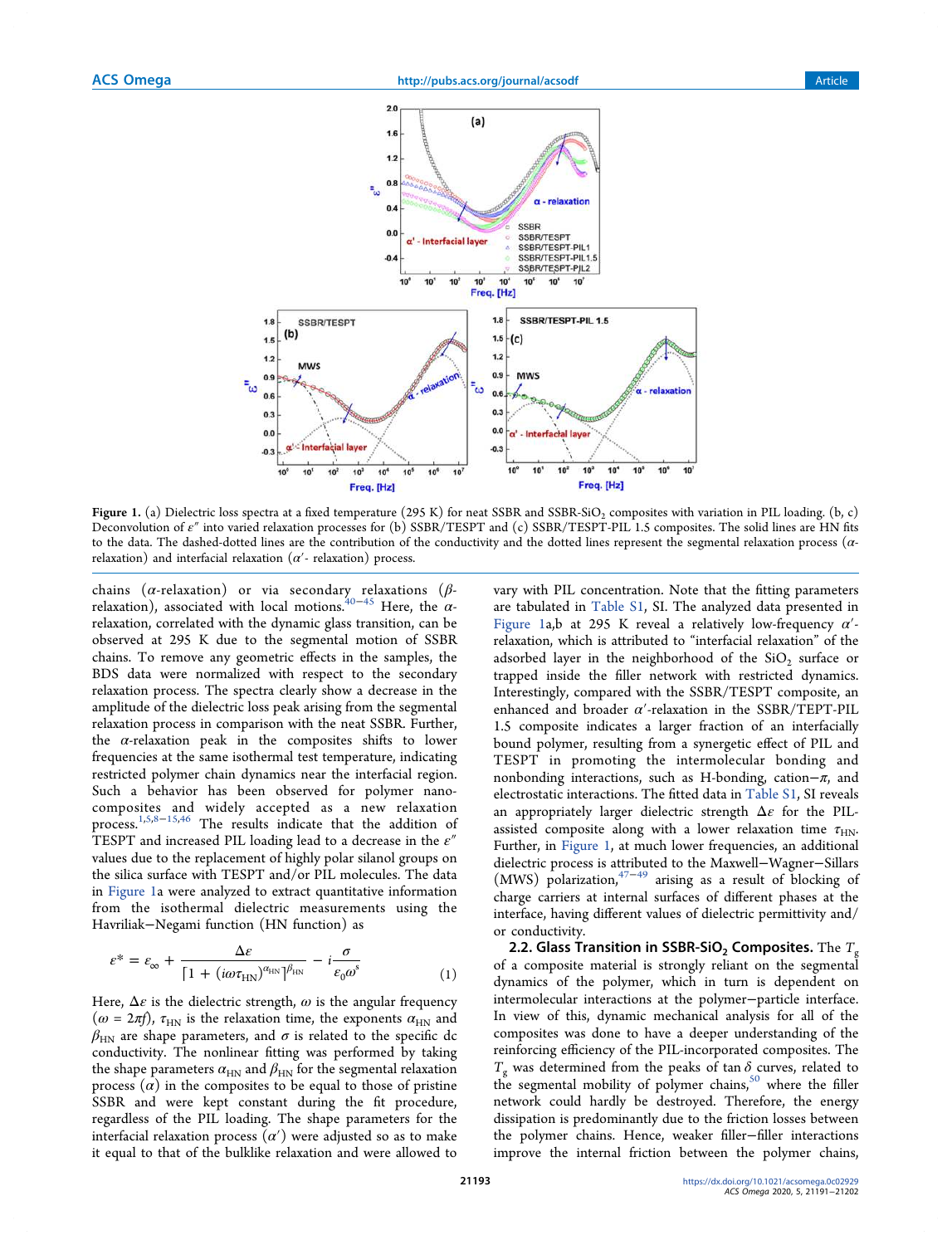thereby increasing the peak value in the  $\tan \delta$  versus temperature curve.<sup>51</sup> As seen in Figures 2 and S2, SI, the As seen in Figures 2 and S2, SI, the



Figure 2. Tan  $\delta$  vs temperature plot for SSBR-SiO<sub>2</sub> composites at different PIL contents.

maximum value of tan  $\delta$  for the SSBR/TESPT-PIL composites is higher than that of SSBR/TESPT and SSBR/PIL composites. Since a  $SiO<sub>2</sub>$  particle has abundant silanol groups on its surface even though it has been modified by TESPT, they tend to aggregate and form filler networks in view of low reactivity between  $SiO<sub>2</sub>$  and TESPT. On the other hand, in the SSBR/PIL composite (Figure S2, SI), no activation occurs due to the absence of TESPT.Therefore, the relaxation of polymer chains trapped inside the aggregate structure becomes infeasible, leading to a decreased loss factor for SSBR/PIL and SSBR/TESPT composites. In addition, the transmission electron microscopy (TEM) images in the inset of Figure 3a and in Figure S1, SI, show the dispersion of  $\rm SiO_2$  in the SSBR/ TESPT composite to be structureless and uneven, containing large SiO<sub>2</sub> aggregates, leading to higher "Payne effect" ( $\Delta G$ ' = 392), estimated from storage modulus vs % strain measurements. More interestingly, the SSBR/TESPT-PIL 1.5 composite in Figure 3b shows improved and uniformly dispersed SiO<sub>2</sub> particles with few confined polymer fractions with a weaker Payne effect  $(\Delta G' = 241)$ . The results indicate the enhanced dispersion of the filler in the polymer matrix by PIL. Specifically, the chemical interface formed by the long aliphatic hydrocarbon chain of PIL in the vicinity of  $SiO<sub>2</sub>$ particles via nonbonding interactions served as a buffer to prevent the neighboring particles from aggregating.<sup>52,53</sup> This facilitated a larger number of polymer chains to contribute to

the loss factor/loss tangent peak in SSBR/TESPT-PIL composites. The molecular-level response of composite materials as a function of temperature and its effect on the storage modulus (*E*′), loss modulus (*E*″), and loss factor (tan  $\delta$ : the energy dissipation potential of the composite) are depicted in Figure 4. Here, the relaxation behavior of the polymer chains due to the inclusion of  $SiO<sub>2</sub>$  and PIL cause changes in the segmental  $(\alpha)$  and local motion  $(\beta)$  of polymer chains at the polymer−particle interface. Specifically, as shown in Figure 4b, the storage modulus *E*′ values of the SSBR/ TESPT-PIL 1.5 composite at low-temperature ranges are much higher compared to those of the SSBR/TESPT composite at similar  $SiO<sub>2</sub>$  loading. Interestingly, with increasing temperature, there is no sudden drop in *E*′ for SSBR /TESPT-PIL 1.5; rather, the transitions ( $T_\beta$  and  $T_\alpha$ ) become wider and shift to higher temperatures. However, the SSBR/TESPT composite registered a sudden drop in *E*′ with lower values. The observed thermal transitions in polymers can be described in terms of free volume changes using the crankshaft mechanism, as shown in Figure 4c. In the crankshaft model, the molecular polymer chain is envisaged as an assembly of mobile segments that have some degree of free movement.<sup>54</sup> As the temperature rises, an increased free volume of the chain segments enhances the molecular motion of polymer chains, resulting in lower material modulus or stiffness. 26,55 The results indicate the presence of PIL to impede the localized and main chain movements of the polymer molecules in the SSBR/TESPT-PIL composite, thereby increasing the storage modulus on account of the involvement of interfacial covalent and nonbonding interactions at the polymer−particle interface. Further, as heating continues,  $T_{\text{g}}$  appears when the chains in the amorphous regions begin to coordinate large-scale segmental motion; as shown in Figure 2,  $T_{\text{g}}$  is shifted to higher temperatures for all of the composites. However, the  $T_g$ curve shifts significantly to a higher temperature (−27.6 °C) in the presence of a silane coupling agent (TESPT) and PIL than in the presence of TESPT alone (−37.6 °C). The nonbonding interactions including ionic cross-links and H-bonding, cation−π, and supramolecular interactions between the adsorbed PIL on  $SiO_2$  and SSBR have restricted the chain mobility, leading to greater stability at elevated temperature.<sup>56</sup> Thus, a synergistic combination of TESPT and PIL aided in reducing the segmental motion of the polymer chains, causing a high-temperature  $T_{\mathrm{g}}$  shift.



Figure 3. Storage modulus (*G*′)−strain curves for (a) SSBR/TESPT and (b) SSBR/TESPT-PIL 1.5 composites; the insets depict the respective TEM images.  $\Delta G'$  is defined as the change in the magnitude of storage modulus between lower strain % ( $G'_{0}$ ) and ( $G'_{20}$ ) higher strain %.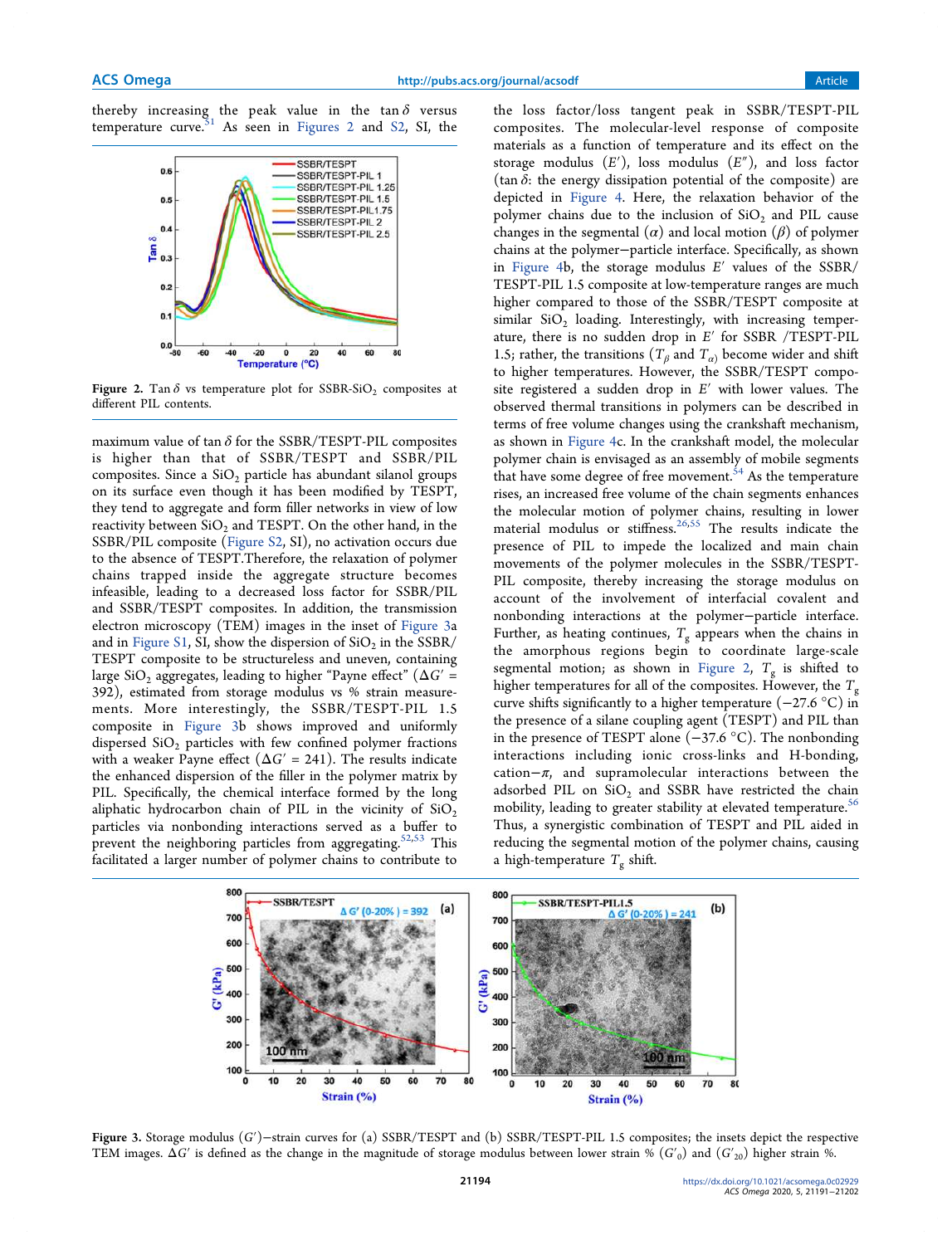

Figure 4. Molecular-level response of composites depicting the storage modulus  $(E')$ , loss modulus  $(E'')$ , and loss factor (tan  $\delta$ ) as a function of temperature for (a) SSBR/TESPT and (b) SSBR/TESPT-PIL 1.5 composites. (c) Depiction of various molecular motions in the model polymer chain.

Having determined the effect of PIL on glass transition behavior and segmental dynamics at the polymer−particle interface, the following section is devoted to unraveling the molecular mechanisms and nature of interactions underlying the improved interfacial region in composites at a nanoscale. In this context, two composite systems, namely, SSBR/TESPT-PIL (1.5 phr PIL) and SSBR/TESPT, were modeled in addition to neat SSBR using the COMPASS force field.

2.3. Polymer−Filler Interfacial Structure and Dynamics: A Computational Approach. 2.3.1. Building the Model Composites. The SiO<sub>2</sub> model was trimmed from bulk  $\alpha$ cristobalite in the form of a spherical cluster of radius 10 Å. All of the free unsaturated radicals of the Si atoms in the cluster were first treated by oxygen atoms to mimic the real oxidation process. Further, all of the remaining unsaturated atoms were saturated with H-atoms to satisfy their chemical bonding (Figure 5). To model the functionalized  $SiO<sub>2</sub>$  particle, 11 of 104 surface silanol oxygen atoms (grafting ratio: ∼10%) were randomly chosen as the nominee to covalently bond with TESPT, the linker between the  $SiO<sub>2</sub>$  particle and the host SSBR matrix. In another case, first, PIL molecules were adsorbed on the surface oxygen atoms of the  $SiO<sub>2</sub>$  nanoparticle followed by covalent bond formation with TESPT, as described above. Furthermore, a random copolymer of the SSBR model containing 10 repeat units was built according to the weight content of the structural units present in the commercial SSBR (styrene fraction: 20.8 wt %, 1,2-butadiene fraction: 63.7 wt %). All of the input molecular structures were subjected to energy minimization, following which the minimum energy configuration structures were chosen to construct the amorphous cell (AC) for subsequent MD simulations. Consequently, inside the cubic AC, one  $SiO<sub>2</sub>$  NP was embedded in the center surrounded by 100 SSBR chains, of which ∼10 chains were end-functionalized with 3 mercaptopropionic acid $57$  under the periodic boundary conditions. Before building the interfacial bonding models, the original AC models were equilibrated for 500 ps at 700 K and 1 atm pressure under NPT ensembles. First, the distance between the unsaturated double bonds in the SSBR matrix and the sulfur atoms of the TESPT-functionalized  $SiO<sub>2</sub>$  were

monitored and the closest distance was detected. Since real chemical cross-linking<sup>58,59</sup> has been experimentally visualized at a distance smaller than  $d = 4$  Å, the attribution of new bonds in the simulated composite structures in this work followed the same trend. Moreover, a pristine SSBR model was also constructed following the above procedure.

2.3.2. Simulation Details. MD simulations were performed following geometry optimization, where the initial input configurations were first equilibrated by NVT ensemble simulations for 100 ps to release any possible tension and to obtain the stable composite. Consequently, the equilibrated systems were treated under an isothermal−isobaric (NPT) ensemble at 500 K and 1 bar for 1000 ps with a time step of 1 fs until the density of the system remained unchanged. Figure S3, SI, shows the time-evolution density profiles of the nanocomposites, revealing the approach of the pristine bulk polymer regime beyond 800 ps. The molecular interactions initiated by PIL at the interfacial region are shown in Figure S3C, SI. The volumetric and dynamical properties of the composites as a function of temperature were computed from trajectory files. To this end, the above postequilibrated systems were gradually cooled to 80 K by reducing the temperature in a step-wise manner with a temperature interval of 10 K and a cooling rate of 1 K/ps. For structural and dynamic properties, a 500 ps NPT simulation on the output configuration was conducted at 300 K.

2.3.3. Polymer−Filler Intermolecular Interactions and the Interfacial Binding Energy. To study in detail the interface structure and properties, the *z*-direction distance distribution function between the surface silanol groups and the carbonyl oxygen atoms of the SSBR chain was measured. The probability of finding any specified atom at a distance *z* from the surface relative to bulk defines the total pair correlation function. Intermolecular interactions such as electrostatic, Hbonding, and van der Waals interactions were considered to be prevailing. A peak value below 3.5 Å indicates covalent and Hbonds, whereas values higher than 3.5 Å indicate van der Waals forces.14,60,61 Figure 6 shows the radial distribution profiles for SSBR/TESPT-PIL and SSBR/TESPT composites with two intense peaks observed at *r* ∼ 2.1 Å and *r* ∼ 3 Å, indicating the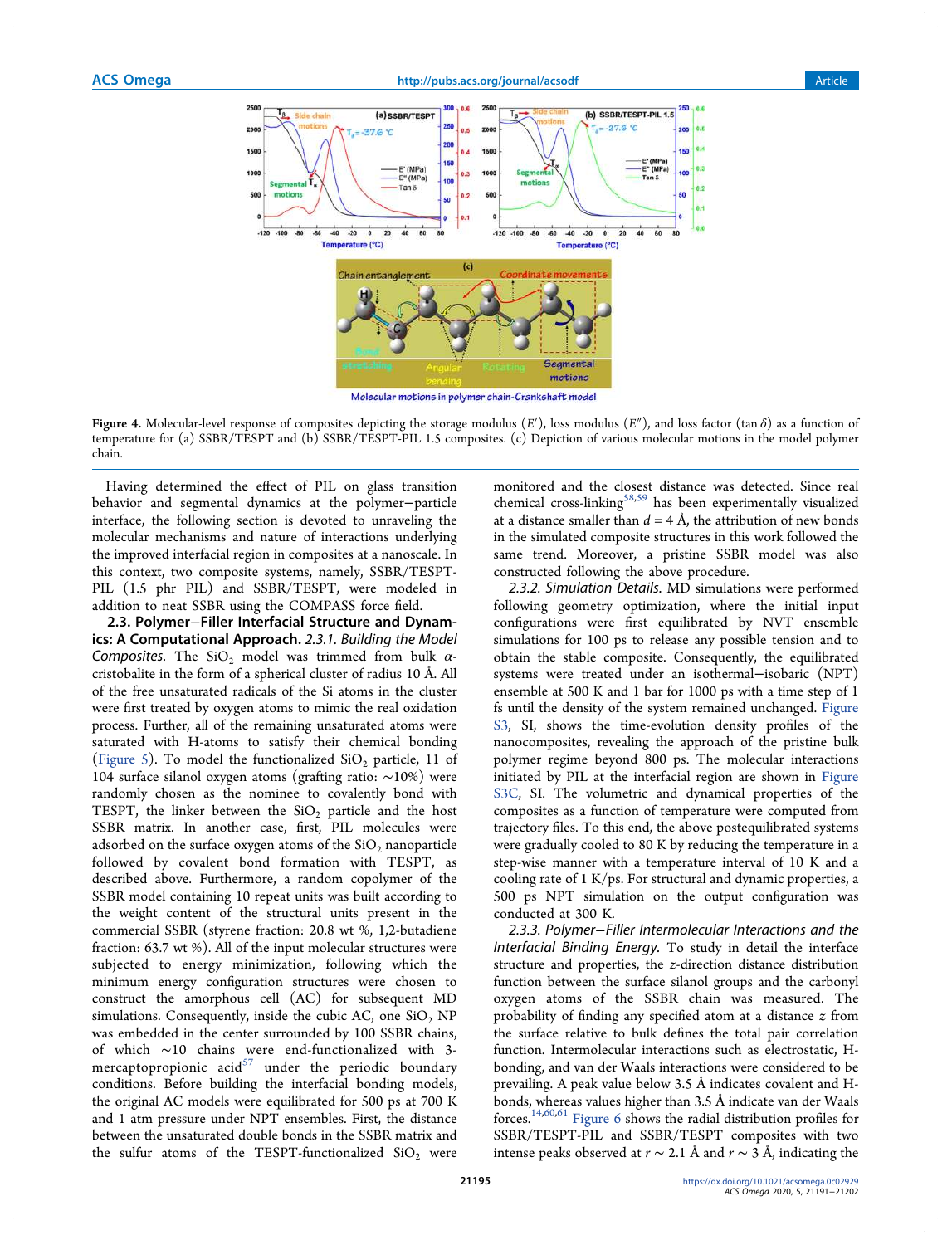

Figure 5.  $(a, b)$  Input geometry-optimized molecular structure models of functionalized spherical nano-SiO<sub>2</sub> particles and the SSBR molecular chain.

prevalence of possible electrostatic and H-bonding interactions. In the PIL-based composite, the adsorbed PIL on the silica surface could bring the polymer chains closer via cation $-\pi$  interactions, thereby modifying the general packing effects near the filler surface. Consequently, more intense peaks for the structural configuration of carbonyl groups of SSBR chains in the SSBR/TESPT-PIL composite are notable. Additionally, a sufficiently intense peak at *r* ∼ 4.9 Å, attributed to the effective range of van der Waals interaction, along with observation of weak, long-range interactions at distances *r* > 5 Å implied the interplay of multiple intermolecular forces constituting the interface.



Figure 6. *z*-direction radial distribution function  $(g(r))$  derived for the model composites at 300 K.

The binding energy ( $E_{\text{binding}}$ ), defined as the negative of the interaction energy  $(E_{int})$ , is a measure of compatibility between the host polymer molecular chain and the nanoparticle that forms new chemical or H-bonds via intermolecular interactions.<sup>59</sup>  $E_{\text{int}}/E_{\text{binding}}$  between the functionalized  $\text{SiO}_2$  and SSBR for the model composites can be given as

$$
E_{\text{binding}} = -E_{\text{inter}} = -(E_{\text{total}} - E_{\text{SiO}_2} - E_{\text{SSBR}})
$$
\n(2)

Here,  $E_{total}$  is the energy of the SSBR-SiO<sub>2</sub> nanocomposite and  $E_{\rm SSBR}$  and  $E_{\rm SiO_2}$  are energies of the polymer and silica surface, respectively, implying larger binding energies associated with stronger interactions. Table 1 depicts considerably higher bonded and nonbonded interaction energies for SSBR/ TESPT-PIL than the control SSBR/TESPT composite, ascertaining distinct and improved interfacial interactions in the presence of PIL, resulting in a stable interface.

2.3.4. Interfacial Mass Density Profiles and Polymer Chain Orientation. The density distribution of the polymer chains at the SiO<sub>2</sub> $-polymer$  interfacial region is a crucial issue as it is directly related to the wetting behavior of the filler.<sup>62−66</sup> Figure 7a shows the radial mass density profiles of the SSBR chains in the model composites as a function of radial distance from the center of mass of the  $SiO<sub>2</sub>$  filler surface at 300 K. The results show a structuring effect to result in well-resolved density peaks at specific radial distances beyond which the density profiles reach the bulk. Interestingly, at radial distances larger than 10 Å, high-density regions with respect to the bulk average density (∼1 g/cc) are observed at ∼11−13 and ∼14− 16 Å from the surface of the  $SiO<sub>2</sub>$  particle with higher intensities. Therefore, the interfacial region can be defined as the entire region from the center of the  $SiO<sub>2</sub>$  NP surface to the radial distance where the density reaches the average density of the bulk polymer, as shown in the inset of Figure 7a. We next discuss the impact of the interfacial interactions on the orientation of styrene moieties in the model composites. The global SSBR polymer chain conformation is thus studied. At

Table 1. Energetics in Model SSBR Composites (in kcal/mol) Estimated at 300 K as per eq 2

| system          | $E_{\rm total}$ | <sup>2</sup> SSBR | $c_{\text{Silica}}$ | $E_{int}$ | $E_{bind}$ | $E_{\rm H\text{-}bond}$ | $E_{\rm elec}$ | $E_{\rm vdW}$ |
|-----------------|-----------------|-------------------|---------------------|-----------|------------|-------------------------|----------------|---------------|
| /TESPT<br>SSBR/ | $-3966.4$       | $-733.0$          | $-3053.6$           | $-179.7$  | 179.7      | $-54.1$                 | $-198.3$       | $-163.2$      |
| SSBR/TESPT-PIL  | $-4379.1$       | $-1082.1$         | $-2957.2$           | $-339.8$  | 339.8      | $-268.5$                | $-438.1$       | $-207.6$      |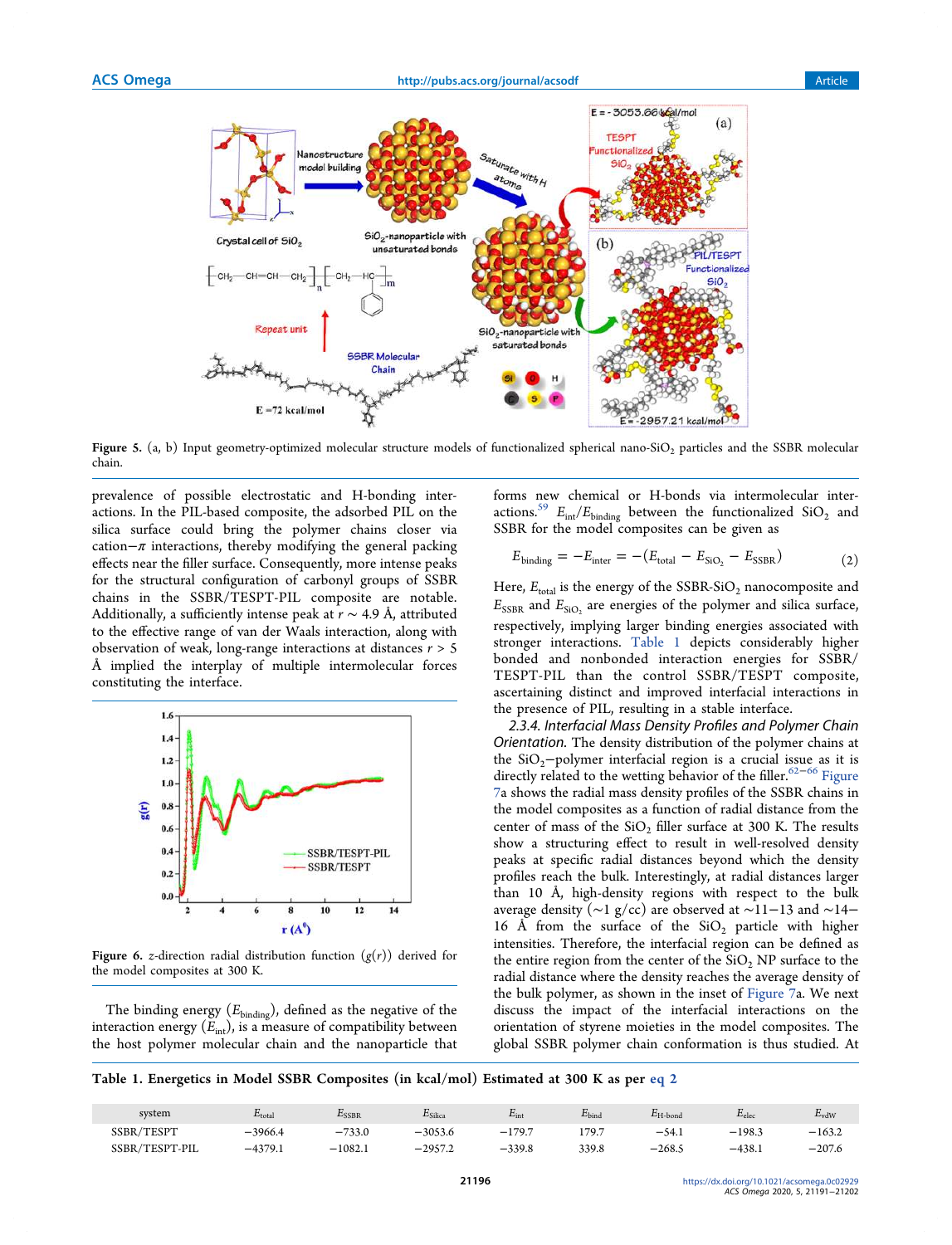

Figure 7. (a) Radial mass density profiles as a function of radial distance from the filler surface. (b) Radial order parameter S of the styrene monomer from the center of the  $\rm SiO_2$  surface. (c) Equilibrium composite model; the inset designates the definition of orientation angle  $(\theta)$ .

the atomistic resolution, the orientation of a single monomer is described by the orientational order parameter  $(S)$ ,<sup>65</sup> which was used to evaluate the spatial orientation of the representing styrene monomer by  $S = 1/2$   $(3\langle \cos^2{\theta} \rangle - 1)$ , where  $\theta$ represents the orientation angle of the monomer segment, characterized by the angle between a fixed monomer vector  $\overrightarrow{u_2}$ , the surface normal, and the in-plane vector from the phenyl carbon atom  $C_1$  in the direction of  $C_4$  on the SSBR monomer. The unit vector $\vec{u_1}$  connects the center of mass of the NP to that of the monomer segment. The value of S ranged from −0.2 to 0.5, corresponding to a tangential or radial orientation of the phenyl ring. The random orientation of the phenyl segments was characterized by *S* = 0, and the results are presented in Figure 7b,c showing the definition of  $\theta$ . The orientation order parameter (*S*) of the nearest styrene segment to the  $SiO<sub>2</sub>$  particle surface is about  $-0.2$  and increases rapidly as the radial distance increases and exhibits a peak at ∼0.4 around 15−19 Å radial distance. Subsequently, *S* starts to decrease and reaches ∼0, showing the random orientation of the styrene segments. These results indicate the tangential orientation of the phenyl rings in immediate contact with the NP surface, which gradually decreases as the radial distance increases.<sup>62−67</sup> As a matter of fact, the styrene chains in the interfacial region expose mainly their phenyl rings to the NP (Figure 7c). Interestingly, even though the torsion of the styrene segment is only considered a representing torsion of the segment, the orientational order parameter S for the SSBR/ TESPT-PIL composite model requires greater separation to reach the average bulk value  $(S = 0)$  than that in the SSBR/ TESPT composite model at the same temperature. We anticipate that the preferential orientation of the phenyl rings near the  $SiO<sub>2</sub>$  NP surface could be due to excluded volume effects and surface−phenyl attraction. Accordingly, as shown in Figure 7a, the region ~11−13 Å from the  $SiO_2$  surface corresponds to the position of the first polymer chain monomer layer along with the second polymer chain monomer

layer observed at the density peak corresponding to a radial distance of ∼14−16 Å. However, beyond that layer, *S* quickly converges to the random average, leading to the random orientation of the phenyl rings. Thus, it is noteworthy to mention that the presence of PIL in the SSBR/TESPT-PIL composite has a larger influence on the segmental alignment of the styrene matrix, i.e., the SSBR/TESPT-PIL model has a larger interfacial region.

2.3.5. Concentration Profiles of the Composite Components. Starting from the respective equilibrium ensembles in Figure 8a,b, in Figure 8c−e, the concentration and density profiles of the polymer (in blue) in immediate contact with the  $SiO<sub>2</sub> NP$  (in red) are depicted. It is interesting to note that for the polymer chains to be inclined and concentrated around the  $SiO<sub>2</sub> NP$ , however, the likelihood of these chains is higher for the SSBR/TESPT-PIL model composite, as noted in their relative concentrations. To further investigate such an important phenomenon, the density distribution profiles along the *z*-direction were created and are shown in Figure 8c. Here, the density of polymer chains decreases outward from the central filler particle and converges to the average bulk value. The polymer density in the interfacial region is depicted in white around the spherical  $SiO<sub>2</sub>$  NP. As evident from the density maps, a larger number of SSBR molecular chain layers wrap the  $SiO<sub>2</sub>$  NP particle relative to the SSBR/ TESPT composite model, meaning the existence of a stronger interfacial interaction initiated by PIL,<sup>68,69</sup> which could be the primary reason affecting the distribution of SSBR polymer chain density around the  $SiO<sub>2</sub> NP$ .

2.3.6. Simulated Polymer Chain Dynamics and the Glass *Transition Temperature (T<sub>g</sub>)*. The mean-square displacement (MSD) and the Einstein relation were used to measure the dynamic properties of the center-of-mass polymer chains, such as their self-diffusion coefficients (D<sub>s</sub>), and are given by eqs 3 and 4, respectively. $70$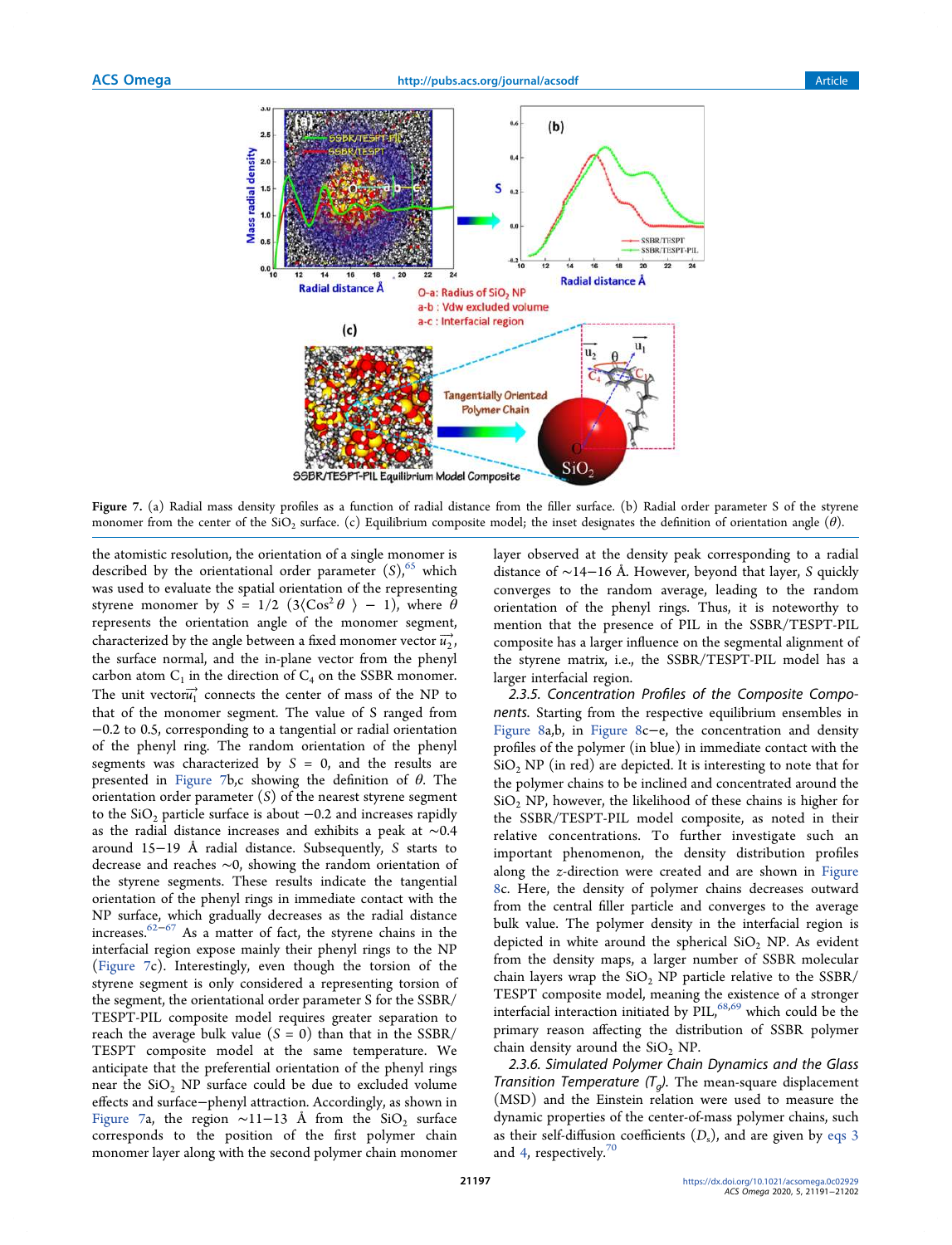

Figure 8. Concentration profile maps of different components in the model nanocomposites derived from the equilibrated ensembles: (a) SSBR/ TESPT and (b) SSBR/TESPT-PIL. (c) and (d, e) Corresponding concentration−distance and density contours, respectively, with each color band corresponding to a range of field values.



Figure 9. (a) Mean-square displacement of SSBR molecular chains vs time. (b) Change in the specific volume of the amorphous cell with temperature in neat SSBR and the model nanocomposites.

$$
MSD = \langle |r_i(t) - r_i(0)|^2 \rangle \tag{3}
$$

$$
D_{s} = \frac{1}{6N} \lim_{t \to \infty} \frac{d}{dt} \sum_{i=1}^{N} \langle |r_{i}(t) - r_{i}(0)|^{2} \rangle
$$
\n(4)

where  $r_i(t)$  and  $r_i(0)$  are position vectors for the *i*th atom at time "*t*" and at time *t* = 0, respectively. Calculations were done over all atoms in the polymer chain with *N* as the number of atoms in the model. The  $D_s$  of the polymer chain undergoing random Brownian motion in three dimensions was thus obtained from the limiting slope of the MSD curve, averaged over *N* atoms as  $D_s = \frac{\text{limiting slope}}{6}$ . The MSD curves of the two 6 composite models at 300 K are shown in Figure 9a. The greater the  $D_s$  from the time curve, the fiercer the chain

movement of the polymer and the weaker the thermal stability of the polymer chains.71,72 Figure 9a reveals the limiting slopes to decrease in both the model composites relative to the neat SSBR polymer model. Further, the SSBR/TESPT-PIL composite exhibited the lowest slope, indicating the restricted mobility of the SSBR polymer chains. It is obvious that the addition of PIL has reduced the strength of the SSBR chain motion via the formation of H-bonds and electrostatic and cation– $\pi$  interactions between the SiO<sub>2</sub> NP and SSBR, in addition to TESPT cross-links. To explain the influence of the polymer chain dynamics on the specific volume of the model composites, the temperature dependence of specific volume (reciprocal density) was investigated. As a polymer cools down, an abrupt change in its density at *T*<sub>g</sub> brings the system<br>into the glassy state.<sup>73−75</sup> Figure 9b demonstrates the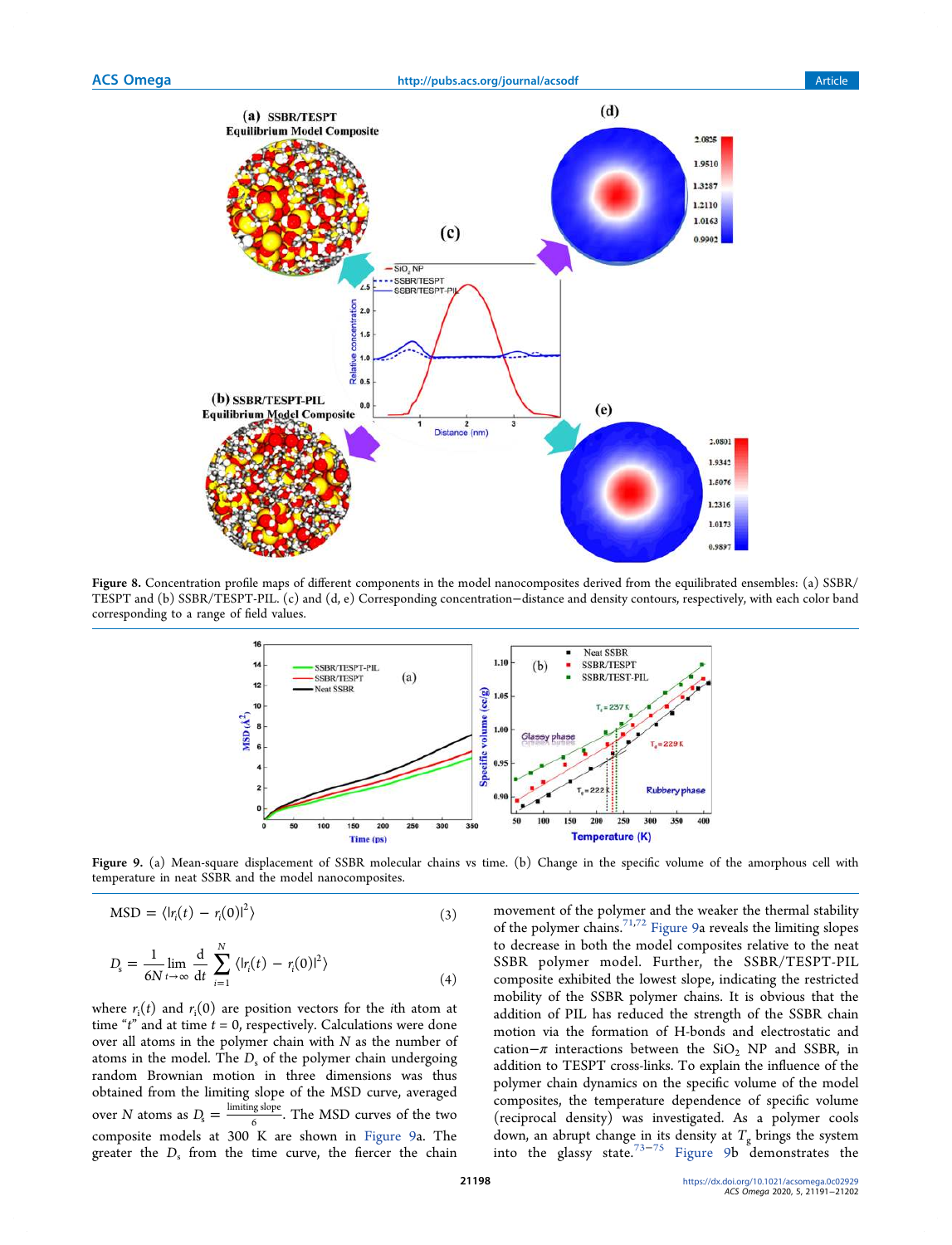computed  $T_g$  values of the neat polymer and the model composites depicting the glassy and the rubbery phases. An increasing  $T_{\rm g}$  was evident in both the nanocomposite models compared to the pure SSBR host matrix, further denoting a larger *T*<sup>g</sup> for the PIL-based composite. These domino effects highlight the strong interfacial interactions to have an indispensable effect on the thermal motion of SSBR molecular chains, leading to a remarkable increase in the  $T_{\mathrm{g}}$ . Collectively, the combination of results indicates that the first interfacial polymer layer the in presence of PIL formed at a distance of  $\sim$ 1−3 Å from the center of the SiO<sub>2</sub> NP surface with higher polymer chain densities and reduced molecular mobility (tightly bound layer). Similarly, a second polymer nanolayer was formed at a distance of ∼4−6 Å from the NP containing loosely bound polymer chains. The results demonstrate the polymer−filler interactions to be stronger in the SSBR/ TESPT-PIL composite, which further reflects in its dynamic mechanical performance (Figures S1 and S6, SI).

### 3. CONCLUSIONS

The interplay of structure, dynamics, and thermodynamics behind the relative shift in  $T_{\mathrm{g}\mathrm{y}}$  the roles of binding free energy and intermolecular interactions, the microscopic structural ordering at the interfacial region, and the interfacial interaction energetics have been elucidated via experiments and simulation. The domino effect of phosphonium ionic liquids toward interfacial engineering of the interfacial layer around the filler surface was demonstrated with an indispensable effect on the thermal motion of SSBR molecular chains, leading to a larger T<sub>g</sub>. The catalytic effect of PIL as an activator and interface modifier improved the silanization reaction between  $\rm SiO_2$  and TESPT, leading to the creation of a stable interface via H-bonding, cation $-\pi$ , and electrostatic interactions, in addition to covalent cross-links. The PIL-incorporated composites exhibited overall superior mechanical performance with excellent dynamical behavior. Molecular dynamics simulations revealed the molecular origin of such enhanced dynamical properties of the composites, owing to the existence of a large interfacial layer around the filler surface. The synergistic combination of TESPT and PIL was important in making the stable polymer−filler interface with finer dispersion of filler particles in the host polymer matrix. Furthermore, the novel interface design and the simulation of its structure and dynamics have opened up a new avenue toward the fabrication of high-performance polymer nanocomposites.

#### 4. MATERIALS AND METHODS

4.1. Materials. SSBR (Nipol 1502, styrene fraction: 20.8 wt %, 1,2-butadiene fraction: 63.7 wt %) and polybutadiene rubber were purchased from Laxness Chemical Industry Co., Ltd. Precipitated silica (specific surface area of 193  $\mathrm{m}^2/\mathrm{g})$  and Carbon Black N234 were provided by MRF Limited Chennai. Bis[3-(triethoxysilyl) propyl] tetrasulfide (TESPT) was purchased from Evonik. Trihexyl(tetradecyl)phosphonium decanoate (the phosphonium ionic liquid, PIL) was purchased from Sigma-Aldrich. The other chemicals and rubber ingredients were of industrial grade and used as received.

4.2. Preparation of SSBR-SiO<sub>2</sub> Composites. The fundamental compositions of the composites as listed in Table 2 were fabricated according to the processes described in the Supporting Information.

Table 2. Formulation of  $SSBR-SiO<sub>2</sub>$  Composites (Unit: phr (Parts per Hundred Rubber))

| samples            | <b>SSBR</b> | <b>PBD</b> | SiO <sub>2</sub> | <b>TESPT</b> | PIL.     |
|--------------------|-------------|------------|------------------|--------------|----------|
| SSBR/TESPT         | 70          | 30         | 70               |              | $^{(1)}$ |
| SSBR/TESPT-PIL 1.0 | 70          | 30         | 70               |              | 1.0      |
| SSBR/TESPT-PIL 1.5 | 70          | 30         | 70               |              | 1.5      |
| SSBR/TESPT-PIL2.0  | 70          | 30         | 70               |              | 2.0      |
| SSBR/TESPT-PIL2.5  | 70          | 30         | 70               |              | 2.5      |

*a*Other additives\*: solution-polymerized styrene butadiene rubber (SSBR), poly butadiene rubber (PBD), *N*-1,3-dimethylbutyl-*N*′ phenyl-*p*-phenylenediamine (6PPD), 2,2,4-trimethyl-1,2-dihydroquinoline (TMQ), *N*-cyclohexyl-2-benzothiazolesulfenamide (CBS), 1,3 diphenylguanidine (DPG), tetrabenzylthiuram disulfide (TBzTD), bis[3-(triethoxysilyl) propyl] tetrasulfide (TESPT), trihexyl tetradecyl phosphonium decanoate (PIL).

4.3. Characterization of  $SSBR-SiO<sub>2</sub>$  Composites. The structural morphologies of the nanocomposites were imaged with TEM using the JEM-1010, JEOL instrument at an acceleration voltage of 80 kV. For imaging, thin slices of the sample of thickness ∼120 nm were obtained by cryomicrotoming at −120 °C using a Leica EM FC6 instrument and were anchored on carbon-coated copper grids.

4.4. Broadband Dielectric Spectroscopy (BDS). The polymer chain dynamics in the composites was studied by BDS using an  $\alpha$  high-resolution dielectric analyzer (Novocontrol Technologies GmbH, Hundsangen, Germany). The complex permittivity  $\varepsilon^{*}(\omega) = \varepsilon'(\omega) - i\varepsilon''(\omega)$  was measured by carrying out isothermal frequency sweeps over a wide frequency range of  $10^{-1} < f(Hz) < 10^{7}$  (where  $f = \omega/2\pi$  is the frequency of the applied electric field and  $\omega$  is the angular frequency). The circular-shaped samples were placed between two parallel gold-plated electrodes in the dielectric cell for measuring the permittivity. The sample temperature was regulated using a Quattro temperature controller with nitrogen gas flow providing a temperature stability better than  $\pm 0.1$  K during every single frequency sweep.

Dynamic mechanical properties of the vulcanizates were determined using a METRAVIB 50N (France) dynamic mechanical thermal analyzer in tension mode. Temperature sweep experiments were carried out at 1 Hz frequency and 0.1% dynamic strain. The scanning temperature range was from  $-100$  to  $+100$  °C at a ramp rate of 3 °C/min.

4.5. Molecular Dynamics Simulations. Molecular dynamics simulations were performed using Material Studio 5.0 (Accelrys Inc., San Diego, CA) simulation package with the COMPASS force field. A velocity Verlet algorithm with a time integration step of 1 fs was used for atom motion equations. The nonbonded vdW (van der Waals) interactions were truncated at 12.5 Å. Atom-based and Ewald summation methods were used for vdW and Coulomb interactions, respectively. In addition, a Nosé-Hoover thermostat and a Berendsen barostat were used to control the temperature and pressure in all NPT (isothermal−isobaric ensemble) simulations, respectively.

#### ■ ASSOCIATED CONTENT

#### **<sup>3</sup>** Supporting Information

The Supporting Information is available free of charge at https://pubs.acs.org/doi/10.1021/acsomega.0c02929.

Mechanical properties of  $SSBR-SiO<sub>2</sub>$  composites; their storage modulus, stress−strain curves, and rheology,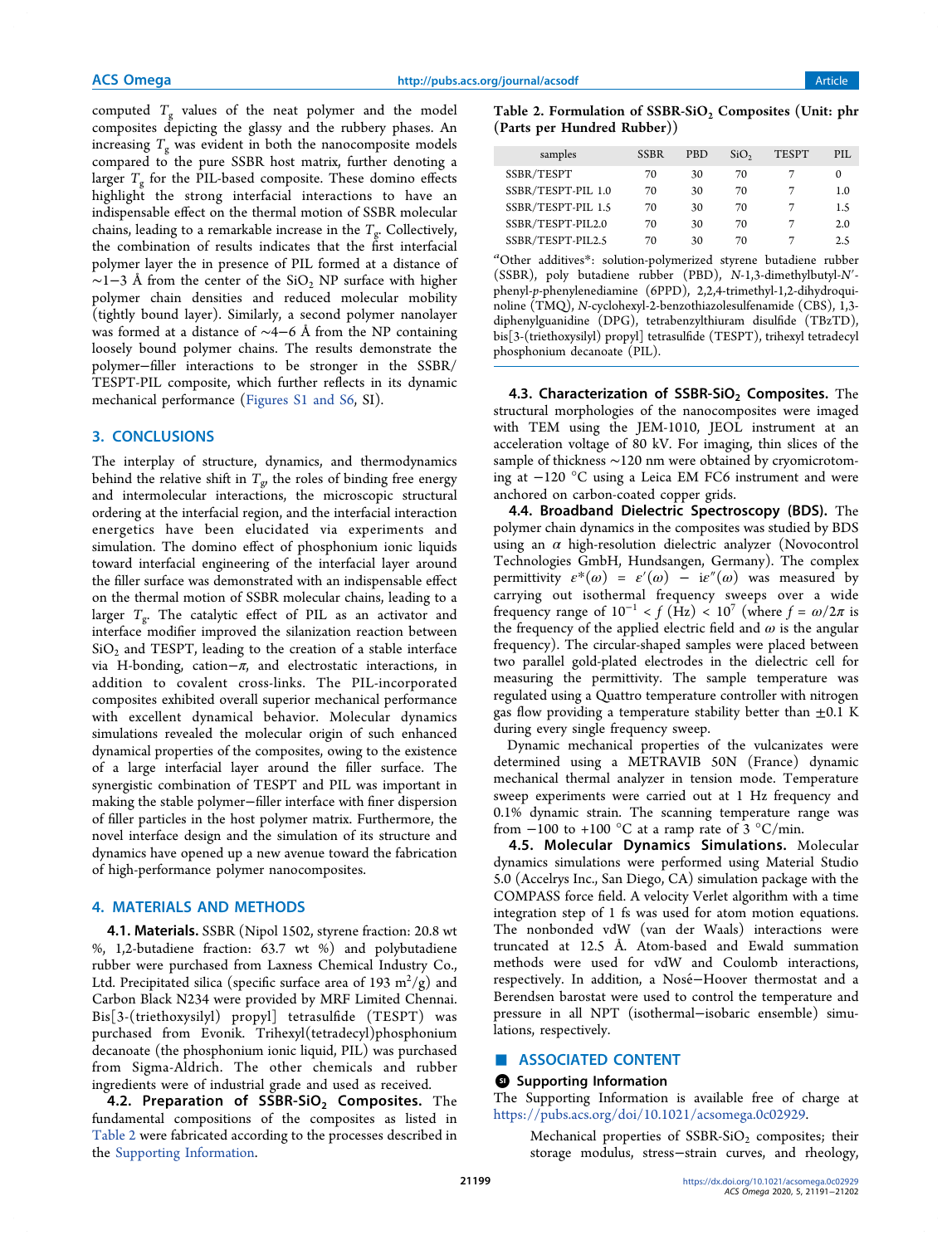including the methodology for composite formation (PDF)

#### ■ AUTHOR INFORMATION

# Corresponding Author

Archita Patnaik − Colloid and Interface Chemistry Laboratory, Department of Chemistry, Indian Institute of Technology Madras, Chennai 600036, India; orcid.org/0000-0002-0754-7055; Phone: 044-2257-4217; Email: archita59@ yahoo.com; Fax: 044-2257-4202

#### Author

Mohammad Abdul Sattar − Colloid and Interface Chemistry Laboratory, Department of Chemistry, Indian Institute of Technology Madras, Chennai 600036, India; R&D Centre, MRF Limited, Chennai 600019, India; orcid.org/0000-0002-4267-6805

Complete contact information is available at: https://pubs.acs.org/10.1021/acsomega.0c02929

#### Notes

The authors declare no competing financial interest.

# ■ ACKNOWLEDGMENTS

The authors thank the Department of Physics, IIT Madras for making available the Broad band Dielectric Spectroscopy facility. Financial support from MRF Ltd. Chennai, India, is gratefully acknowledged.

#### ■ REFERENCES

(1) Lin, Y.; Hu, S.; Wu, G. Structure, Dynamics, and Mechanical Properties of Polyimide-Grafted Silica Nanocomposites. *J. Phys. Chem. C* 2019, *123*, 6616−6626.

(2) Vogt, B. D. Mechanical and Viscoelastic Properties of Confined Amorphous Polymers. *J. Polym. Sci., Part B: Polym. Phys.* 2018, *56*, 9− 30.

(3) Liu, J.; Min, B.; Wang, Z.; Teng, J.; Sun, Xi.; Shaofan, Li.; Shuzhou, Li. Influence of functionalized core-shell structure on the thermodynamic and shape memory properties of nanocomposites. *Nanoscale* 2020, *12*, 3205−3219.

(4) Teng, J.; Wang, Z.; Liu, J.; Sun, Xi. Effect of dynamic vulcanization system on the thermodynamics and shape memory properties of TPI/HDPE hybrid shape memory polymers. *Eur. Polym. J.* 2020, *132*, No. 109707.

(5) Klonos, P.; Pissis, P.; Kyritsis, A. Effects of Hydration/ Dehydration on Interfacial Polymer Fraction and Dynamics in Nanocomposites Based on Metal-Oxides and Physically Adsorbed Polymer. *J. Phys. Chem. C* 2017, *121*, 19428−19441.

(6) Liu, J.; Wang, Z.; Li, S.; Tenga, J.; Mina, B. Development of functionalized core-shell nanohybrids/synthetic rubber nanocomposites with enhanced performance. *Soft Matter* 2019, *15*, 8338−835.

(7) Marjan, A. K.; Nitin, M.; Jiahua, Z. A review on the role of interface in mechanical, thermal, and electrical properties of polymer composites. *Adv. Compos. Hybrid Mater.* 2018, 415−439.

(8) Cheng, S.; Carroll, B.; Bocharova, V.; Carrillo, J.-M.; Sumpter, B. G.; Sokolov, A. P. Focus: Structure and dynamics of the interfacial layer in polymer nanocomposites with attractive interactions. *J. Chem. Phys.* 2017, *146*, No. 203201.

(9) Torres, J. M.; Stafford, C. M.; Vogt, B. D. Elastic Modulus of Amorphous Polymer Thin Films: Relationship to the Glass Transition Temperature. *ACS Nano* 2009, *3*, 2677−2685.

(10) Khatiwada, B. K.; Blum, F. D. Tightly Bound PMMA on Silica Has Reduced Heat Capacities. *Langmuir* 2019, *35*, 11482−11490.

(11) Genix, A. C.; Baeza, G. P.; Oberdisse, J. Recent advances in structural and dynamical properties of simplified industrial nanocomposites. *Eur. Polym. J.* 2016, *85*, 605−619.

(12) Sahraei, A. A.; Mokarizadeh, A. H.; George, D.; Rodrigue, D.; Baniassadiac, M.; Foroutan, M. Insights into interphase thickness characterization for graphene/epoxy nanocomposites: a molecular dynamics simulation. *Phys. Chem. Chem. Phys* 2019, *21*, 19890− 19903.

(13) Hetayothin, B.; Cabaniss, R. A.; Blum, F. D. Does Plasticizer Penetrate Tightly Bound Polymer in Adsorbed Poly (vinyl acetate) on Silica. *Macromolecules* 2017, *50*, 2092−2102.

(14) Mortazavian, H.; Fennell, C. J.; Blum, F. D. Structure of the Interfacial Region in Adsorbed Poly (vinyl acetate) on Silica. *Macromolecules* 2016, *49*, 298−307.

(15) Klonos, P. A.; Nosach, L. V.; Voronin, E. F.; Pakhlov, E. M.; Kyritsis, A.; Pissis, P. Glass Transition and Molecular Dynamics in Core-Shell-Type Nanocomposites Based on Fumed Silica and Polysiloxanes: Comparison between Poly(dimethylsiloxane) and Poly(ethylhydrosiloxane). *J. Phys. Chem. C* 2019, *123*, 28427−28436. (16) Wang, C.; Deitrick, K.; Seo, J.; Cheng, Z.; Zacharia, N. S.; Weiss, R. A.; Vogt, B. D. Manipulating the Mechanical Response of Hydrophobically Cross-Linked Hydrogels with Ionic Associations. *Macromolecules.* 2019, *52*, 6055−6067.

(17) Chakraborty, S.; Lim, C. H.; Jun, Y. Achieving an Optimal *T*<sup>g</sup> Change by Elucidating the Polymer-Nanoparticle Interface: A Molecular Dynamics Simulation Study of the Poly (vinyl alcohol)- Silica Nanocomposite System. *J. Phys. Chem. C* 2019, *123*, 23995− 24006.

(18) Nguyen, H. K.; Inutsuka, M.; Kawaguchi, D.; Tanaka, K. Direct Observation of Conformational Relaxation of Polymer Chains at Surfaces. *ACS Macro Lett.* 2018, *7*, 1198−1202.

(19) Nguyen, H. K.; Sugimoto, S.; Konomi, A.; Inutsuka, M.; Kawaguchi, D.; Tanaka, K. Dynamics Gradient of Polymer Chains near a Solid Interface. *ACS Macro Lett* 2019, *8*, 1006−1011.

(20) Kempfer, K.; Devemy, J.; Dequidt, A.; Couty, M.; Malfreyt, P. Atomistic Descriptions of the cis-1,4-Polybutadiene/Silica Interfaces. *ACS Appl. Polym. Mater* 2019, *1*, 969−981.

(21) Stöckelhuber, K. W.; Svistkov, A. S.; Pelevin, A. G.; Heinrich, G. Impact of Filler Surface Modification on Large Scale Mechanics of Styrene Butadiene/Silica Rubber Composites. *Macromolecules* 2011, *44*, 4366−4381.

(22) Baeza, G. P.; Genix, A.-C.; Degrandcourt, C.; Petitjean, L.; Gummel, J.; Schweins, R.; Couty, M.; Oberdisse, J. Effect of Grafting on Rheology and Structure of a Simplified Industrial Nanocomposite Silica/SBR. *Macromolecules* 2013, *46*, 6621−6633.

(23) Gui, Y.; Zheng, J.; Ye, X.; Han, D.; Xi, M.; Zhang, L. Preparation and performance of silica/SBR masterbatches with high silica loading by latex compounding method. *Composites, Part B* 2016, *85*, 130−139.

(24) Wolff, S. Chemical Aspects of Rubber Reinforcement by Fillers. *Rubber Chem. Technol.* 1996, *69*, 325−346.

(25) Araujo-Morera, J.; Hernandez, M.; Verdejo, R.; Lopez-Manchado, M. A. Giving a second opportunity to tire waste: An alternative path for the development of sustainable self-healing styrene-butadiene rubber compounds overcoming the magic triangle of tires. *Polymers* 2019, *11*, No. 2122.

(26) Zou, Y.; Sun, Y.; He, J.; Tang, Z.; Zhu, L.; Luo, Y.; Liu, F. Enhancing mechanical properties of styrene-butadiene rubber/silica nanocomposites by in situ interfacial modification with a novel rareearth complex. *Composites, Part A* 2016, *87*, 297−309.

(27) Pattanawanidchai, S.; Loykulnant, S.; Sae-oui, P.; Maneevas, N.; Sirisinha, C. Development of eco-friendly coupling agent for precipitated Silica Filled Natural Rubber Compounds. *Polym. Test.* 2014, *34*, 58−63.

(28) Nah, C.; Huh, M.-Y.; Rhee, J. M.; Yoon, T.-H. Plasma surface modification of silica and its effect on properties of styrene-butadiene rubber compound. *Polym. Int.* 2002, *51*, 510−518.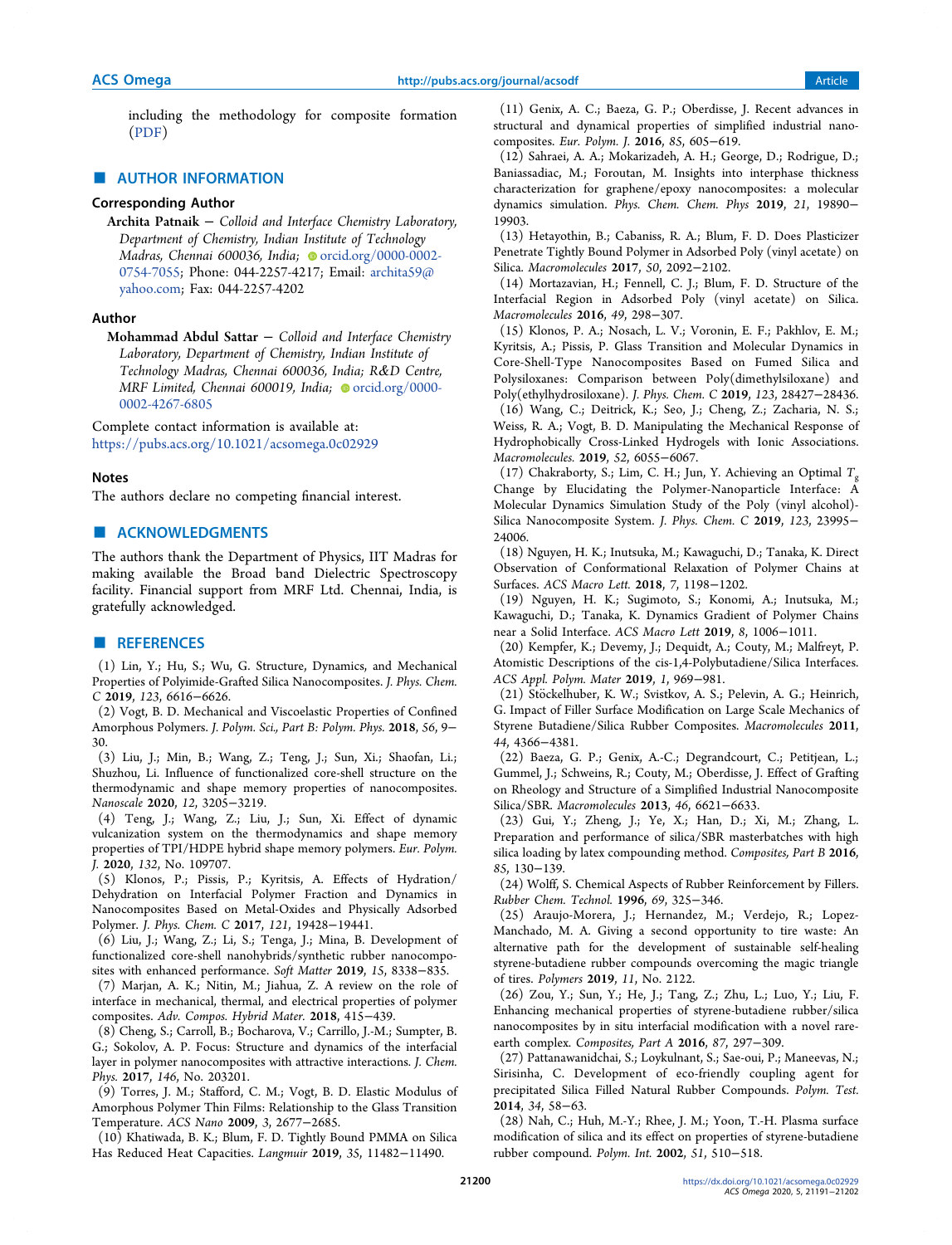(29) Sattar, M. A.; Nair, A. S.; Xavier, P. J.; Patnaik, A. Natural rubber-SiO<sub>2</sub> nanohybrids: interface structures and dynamics. Soft *Matter* 2019, *15*, 2826−2837.

(30) Sattar, M. A.; Gangadharan, S.; Patnaik, A. Design of Dual Hybrid Network Natural Rubber-SiO<sub>2</sub> Elastomers with Tailored Mechanical and Self-Healing Properties. *ACS Omega* 2019, *4*, 10939− 10949.

(31) Zheng, J.; Han, D.; Zhao, S.; Ye, X.; Wang, Y.; Wu, Y.; Dong, D.; Liu, J.; Wu, X.; Zhang, L. Constructing a Multiple Covalent Interface and Isolating a Dispersed Structure in Silica/Rubber Nanocomposites with Excellent Dynamic Performance. *ACS Appl. Mater. Interfaces* 2018, *10*, 19922−19931.

(32) Tang, Z.; Huang, J.; Wu, X.; Guo, B.; Zhang, L.; Liu, F. Interface Engineering towards Promoting Silanization by Ionic Liquid for High-Performance Rubber/Silica Composites. *Ind. Eng. Chem. Res.* 2015, *54*, 10747−10756.

(33) Livi, S.; Chardin, C.; Lins, L.; Halawani, N.; Pruvost, S.; Duchet-Rumeau, J.; Gerard, J. F.; Baudoux, J. From Ionic Liquid Epoxy Monomer to Tunable Epoxy-Amine Network: Reaction Mechanism and Final Properties. *ACS Sustainable Chem. Eng.* 2019, *7*, 3602−3613.

(34) Livi, S.; Giannelis, E. P. An improved process for the surface modification of SiO<sub>2</sub> nanoparticles. *Green Chem.* 2012, 14, 3013− 3015.

(35) Castillo, M. R.; Fraile, J. M.; Mayoral, J. A. Structure and Dynamics of 1-Butyl-3-methylimidazolium Hexafluorophosphate Phases on Silica and Laponite Clay: From Liquid to Solid Behavior. *Langmuir* 2012, *28*, 11364−11375.

(36) Donato, R. K.; Benvegnu, M. A.; Furlan, L. G.; Mauler, R. S.; Schrekker, H. S. Imidazolium salts as liquid coupling agents for the preparation of polypropylene-silica composites. *J. Appl. Polym. Sci.* 2010, *116*, 304−307.

(37) Carvalho, A. P. A.; Soares, B. G.; Livi, S. Organically modified silica (ORMOSIL) bearing imidazolium-based ionic liquid prepared by hydrolysis/co-condensation of silane precursors: Synthesis, characterization and use in epoxy networks. *Eur. Polym. J.* 2016, *83*, 311−322.

(38) Perchacz, M.; Donato, R. K.; Seixas, L.; Zhigunov, A.; Serkisrodzen, M.; Benes, H.; et al. Ionic Liquid-Silica Precursors via Solvent-Free Sol-Gel Process and Their Application in Epoxy-Amine Network: A Theoretical/Experimental Study. *ACS Appl. Mater. Interfaces* 2017, *9*, 16474−16487.

(39) Kremer, F.; Schönhals, A. *Broadband Dielectric Spectroscopy*; Springer: New York, 2003; p 721.

(40) Zhang, Z.-B.; Fujiki, M.; Tang, H.-Z.; Motonaga, M.; Torimitsu, K. The First High Molecular Weight Poly(N-alkyl-3,6 carbazole)s. *Macromolecules* 2002, *35*, 1988−1990.

(41) Sanchez, V.; Hernandez, M.; Tiberio, A. E.; l Verdejo, R.; Lopez-Manchado, M. A. In-situ cure monitoring of epoxy/graphene nanocomposites by several spectroscopic techniques. *Polym. Test.* 2019, *80*, No. 106114.

(42) Janik, P.; Paluch, M.; Ziolo, J.; Sulkowski, W.; Nikiel, L. Lowfrequency dielectric relaxation in rubber. *Phys. Rev. E* 2001, *64*, No. 042502.

(43) Meier, J. G.; Mani, J. W.; Klüppel, M. Analysis of carbon black networking in elastomers by dielectric spectroscopy. *Phys. Rev. B* 2007, *75*, No. 054202.

(44) Füllbrandt, M.; Purohit, P. J.; Schönhals, A. Combined FTIR and Dielectric Investigation of Poly (vinyl acetate) Adsorbed on Silica Particles. *Macromolecules* 2013, *46*, 4626−4632.

(45) Utrera-Barrios, S.; Hernandez, M.; Verdejo, R.; Lopez-Manchado, M. A. Design of Rubber Composites with Autonomous Self-Healing Capability. *ACS Omega* 2020, *5*, 1902−1910.

(46) Rathi, A.; Hernandez, M.; Garcia, S. J.; Dierkes, W. K.; Noordermeer, M.; Bergmann, C.; Trimbach, J.; Blume, A. Identifying the Effect of Aromatic Oil on the Individual Component Dynamics of S-SBR/BR Blends by Broadband Dielectric Spectroscopy. *J. Polym. Sci., Part B: Polym. Phys.* 2018, *56*, 842−854.

(47) Carroll, B.; Cheng, S.; Sokolov, A. P. Analyzing the Interfacial Layer Properties in Polymer Nanocomposites by Broadband Dielectric Spectroscopy. *Macromolecules* 2017, *50*, 6149−6163.

(48) Holt, A. P.; Sangoro, J. R.; Wang, Y.; Agapov, A. L.; Sokolov, A. P. Chain and Segmental Dynamics of Poly(2-vinylpyridine) Nanocomposites. *Macromolecules* 2013, *46*, 4168−4173.

(49) Holt, A. P.; Griffin, P. J.; Bocharova, V.; Agapov, A. L.; Imel, A. E.; Dadmun, M. D.; Sangoro, J. R.; Sokolov, A. P. Dynamics at the Polymer/Nanoparticle Interface in Poly(2-vinylpyridine)/Silica Nanocomposites. *Macromolecules* 2014, *47*, 1837−1843.

(50) Huda, M. S.; Drzal, L. T.; Mohanty, A. K.; Misra, M. Effect of fiber surface-treatments on the properties of laminated biocomposites from poly(lactic acid) (PLA) and kenaf fibers. *Compos. Sci. Technol.* 2008, *68*, 424−432.

(51) Robertson, C. G.; Lin, C. J.; Rackaitis, M.; Roland, C. M. Influence of Particle Size and Polymer-Filler Coupling on Viscoelastic Glass Transition of Particle-Reinforced Polymers. *Macromolecules* 2008, *41*, 2727−2731.

(52) Wang, M.; Mahmud, K.; Murphy, L.; Patterson, W. Carbonsilica dual phase filler, a new generation reinforcing agent for rubber. Part I characterization. *Kautsch. Gummi Kunstst.* 1998, *51*, 348−360.

(53) Rao; Pochan, J. M. Mechanics of Polymer−Clay Nanocomposites. *Macromolecules* 2007, *40*, 290−296.

(54) Flory, P. J. *Principles of Polymer Chemistry*; Cornell University Press, 1953.

(55) Jayanarayanan, K.; Rasana, N.; Mishra, R. K. Dynamic Mechanical Thermal Analysis of Polymer Nanocomposites. *Therm. Rheol. Meas. Tech. Nanomater. Charact.* 2017, 123−157.

(56) Stein, S.; Mordvinkin, A.; Voit, B.; Komber, H.; Saalwachter, ̈ K.; Böhme, F. Self-healing and reprocessable bromo butylrubber based on combined ionic cluster formation and hydrogen bonding. *Polym. Chem.* 2020, *11*, 1188−1197.

(57) Luo, Y.; Liu, H.; Xiang, B.; Chen, Xi.; Yang, W.; Luo, Z. Temperature dependence of the interfacial bonding characteristics of silica/styrene butadiene rubber composites: a molecular dynamics simulation study. *RSC Adv.* 2019, *9*, 40062−40071.

(58) Song, M.; Zhao, X.; Li, Y.; Hu, S.; Zhang, L.; Wu, S. Molecular dynamics simulations and microscopic analysis of the damping performance of hindered phenol AO-60/nitrile-butadiene rubber composites. *RSC Adv.* 2014, *4*, 6719−6729.

(59) Luo, Y.; Qu, L.; Su, H.; Chan, T. W.; Wu, S. Effect of chemical structure of elastomer on filler dispersion and interactions in silica/ solution-polymerized styrene butadiene rubber composites through molecular dynamics simulation. *RSC Adv.* 2016, *6*, 14643−14650.

(60) Wang, Y.; Li, X.; Wei, Q.; Yang, M.; Wei, S. Study on the Mechanical Properties of Three-Dimensional Directly Binding Hydroxyapatite Powder. *Cell Biochem. Biophys.* 2015, *72*, 289−295.

(61) Wei, Q.; Zhang, Y.; Wang, Y.; Yang, M. A molecular dynamic simulation method to elucidate the interaction mechanism of nano-SiO<sup>2</sup> in polymer blends. *J. Mater. Sci.* 2017, 12889−12901.

(62) Ndoro, T. V. M.; Voyiatzis, E.; Ghanbari, A.; Theodorou, D. N.; Böhm, M. C.; Müller-Plathe, F. Interface of Grafted and Ungrafted Silica Nanoparticles with a Polystyrene Matrix: Atomistic Molecular Dynamics Simulations. *Macromolecules* 2011, *44*, 2316− 2327.

(63) Ndoro, T. V. M.; Böhm, M. C.; Müller-Plathe, F. Interface and Interphase Dynamics of Polystyrene Chains near Grafted and Ungrafted Silica Nanoparticles. *Macromolecules* 2012, *45*, 171−179.

(64) Ghanbari, A.; Ndoro, T. V. M.; Leroy, F.; Rahimi, M.; Böhm, M. C.; Müller-Plathe, F. Interphase Structure in Silica-Polystyrene Nanocomposites: A Coarse-Grained Molecular Dynamics Study. *Macromolecules* 2012, *45*, 572−584.

(65) Wang, Z.; Lv, Q.; Chen, S.; Li, C.; Sun, S.; Hu, S. Effect of Interfacial Bonding on Interphase Properties in  $SiO<sub>2</sub>/Epoxy$  Nanocomposite: A Molecular Dynamics Simulation Study. *ACS Appl. Mater. Interfaces* 2016, *8*, 7499−7508.

(66) Chen, T.; Qian, H.-J.; Zhu, Y.-L.; Lu, Z.-Y. Structure and Dynamics Properties at Interphase Region in the Composite of